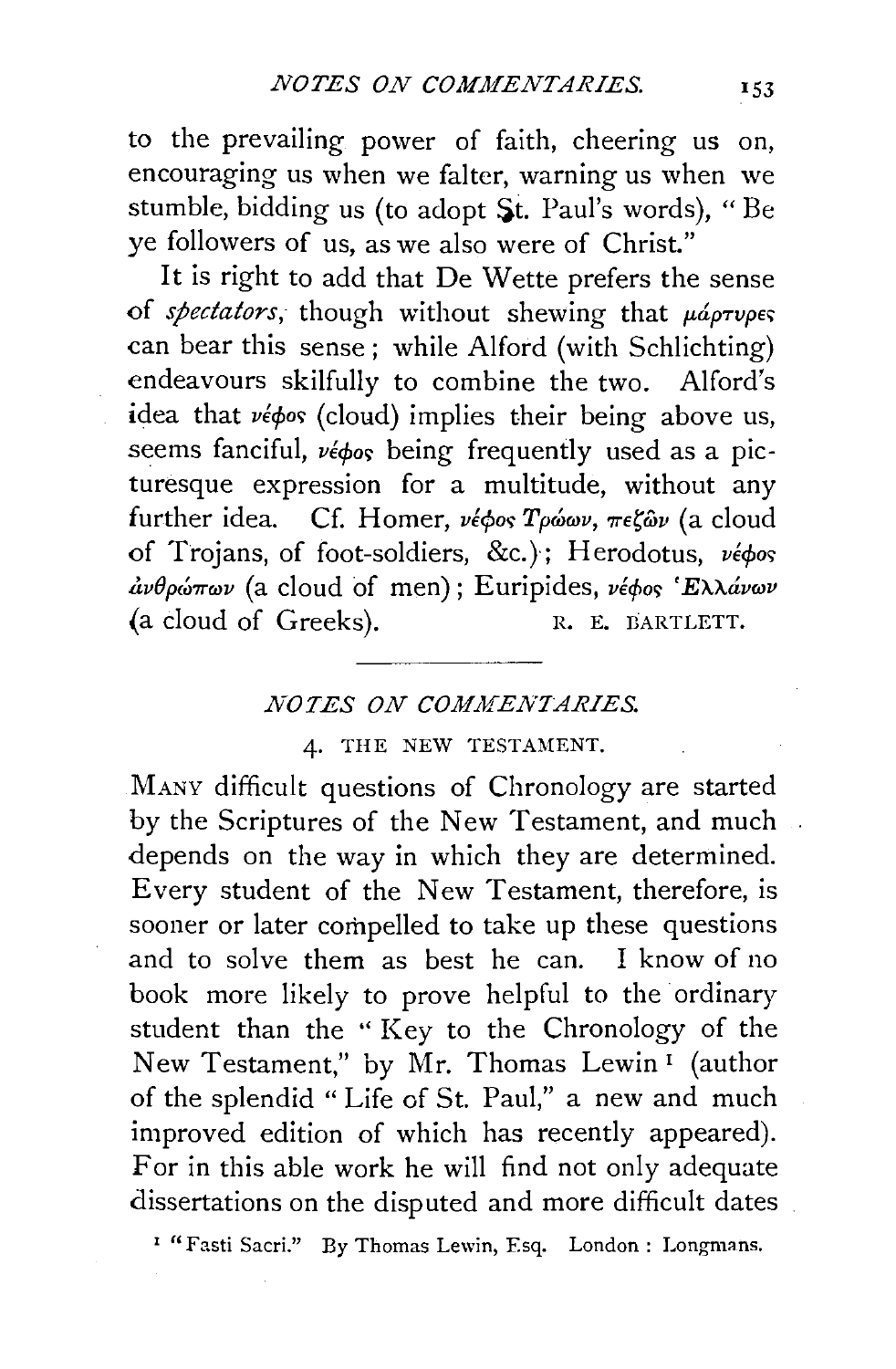of the Gospel story ; but also, and this is more commonly wanted by the preacher and expositor, a connected chronological narrative extending from B.C. 70 to A.D. 70, in which, while the events of Jewish and Christian history occupy the place of honour, the cotemporary events of secular history are suggestively disposed around and behind them ; so that, in dealing with any incident recorded in the Scripture narrative, the student can take in at a glance all that he needs to enable him to place that incident in its due relations to the main cotemporary currents of human thought and action.

All who expound the New Testament, moreover, need to have some acquaintance with the history of the Greek texts on which our modern translations are based, with the age and value of the Greek manuscripts, whether uncial or cursive, and of the more ancient and important versions. The book on this department of Criticism which I myself have found most useful is that of  $Dr.$  Scrivener,<sup> $I$ </sup> of which a second edition, minutely and thoroughly revised and brought down to date, appeared in  $1874$ . Dr. Scrivener's work is characterized by great thoroughness, sobriety, and impartiality; and he has contrived to bring a large subject within the limits of a most convenient and serviceable manual.

In this department, too, all the works of Canon Westcott will be found singularly fascinating and instructive, while they are also more within the grasp of the general reader than Dr. Scrivener's manual. Even those who have little Latin and less Greek,

<sup>&</sup>lt;sup>I</sup> "A Plain Introduction to the Criticism of the New Testament, for the use of Biblical Students." By F. H. Scrivener, M.A., LL.D. London : George Bell and Sons.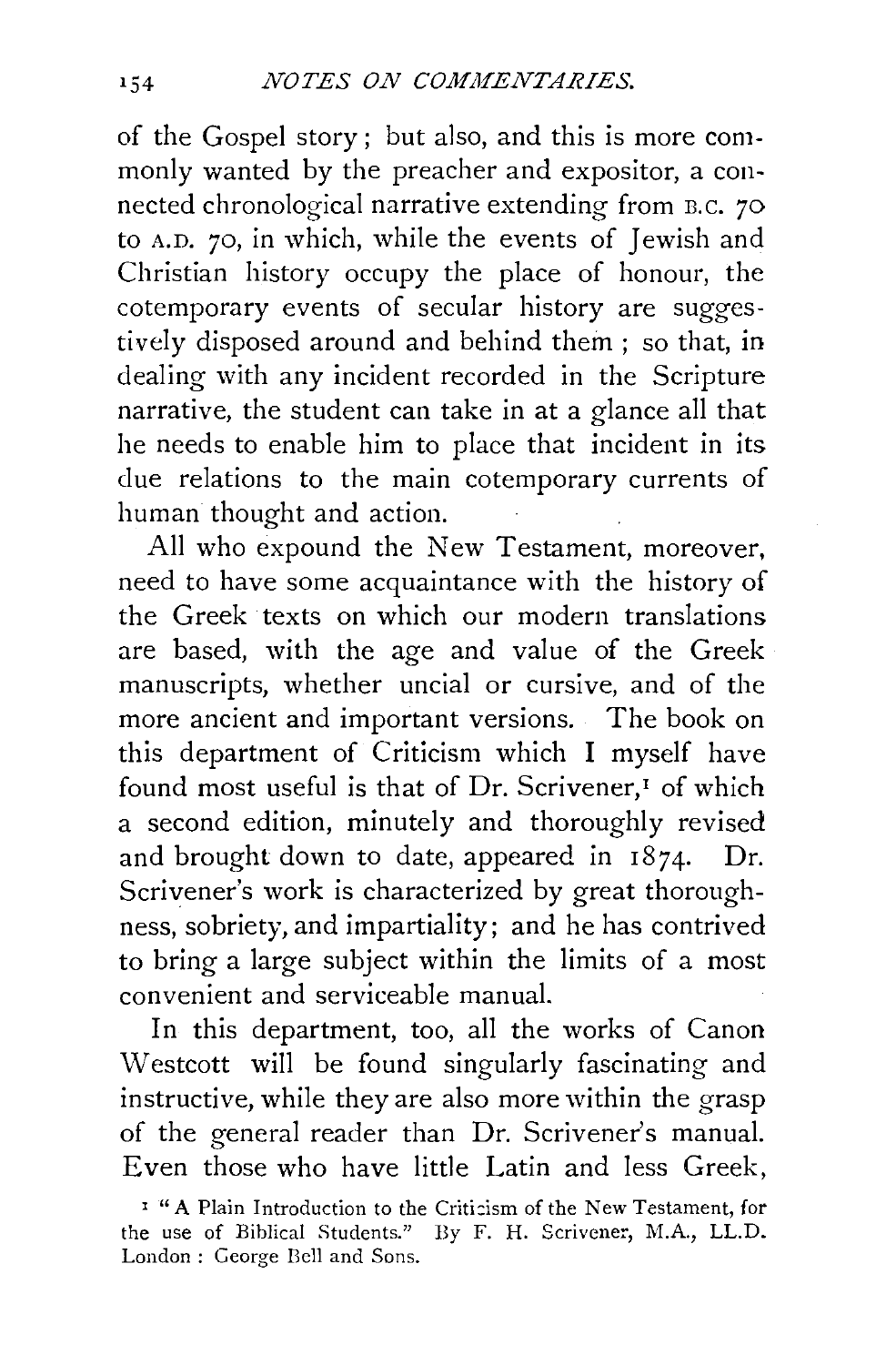nay, even those who know no Latin or Greek, may read these three volumes<sup>1</sup> with profit and delight.

A very valuable collection of general " Studies on the New Testament," by Professor Godet, 2 of Neuchatel, has just issued from the press. These " Studies" cover the whole of the New Testament, since they comprise essays on the Origin of the Four Gospels, on the Life and the Work of Jesus Christ, on the Times and Works of the four Principal Apostles-Peter, James, Paul, and John-and on the Apocalypse. There are one or two notable defects in these valuable, and brilliant essays. It is not a little surprising, for example, to find an expositor of Professor Godet's acknowledged spiritual insight and literary delicacy of perception asserting that the style of the First Epistle of St. Peter has "nothing in common " with that of St. Mark's Gospel (p. 357), and deliberately excluding his Second Epistle, " if not from the Canon, at least from the number of the genuine Apostolic books"  $(p. 204)$ ; - conclusions which no one will readily accept who has read the articles in which Mr. Rawson Lumby has traced the characteristics of St. Peter's style through the Gospel of St. Mark, the Acts of the Apostles, and the First and Second Epistles which bear his name.3 It is still more astonishing to find a theologian of his liberal and catholic spirit reviving what one had assumed to be an exploded superstition, viz., that

I "The Canon of the New Testament." By Brooke Foss Westcott, D.D. London : Macmillan and Co.

"The History of the English Bible," and "An Introduction to the Study of the Gospels." Also published by Macmillan.

<sup>2</sup> Translated and Edited by the Hon. and Rev. W. H. Lyttelton, M.A., and published by Messrs. Hodder and Stoughton, of Paternoster Row. 3 See THE EXPOSITOR, Vols. ii., iii., and iv.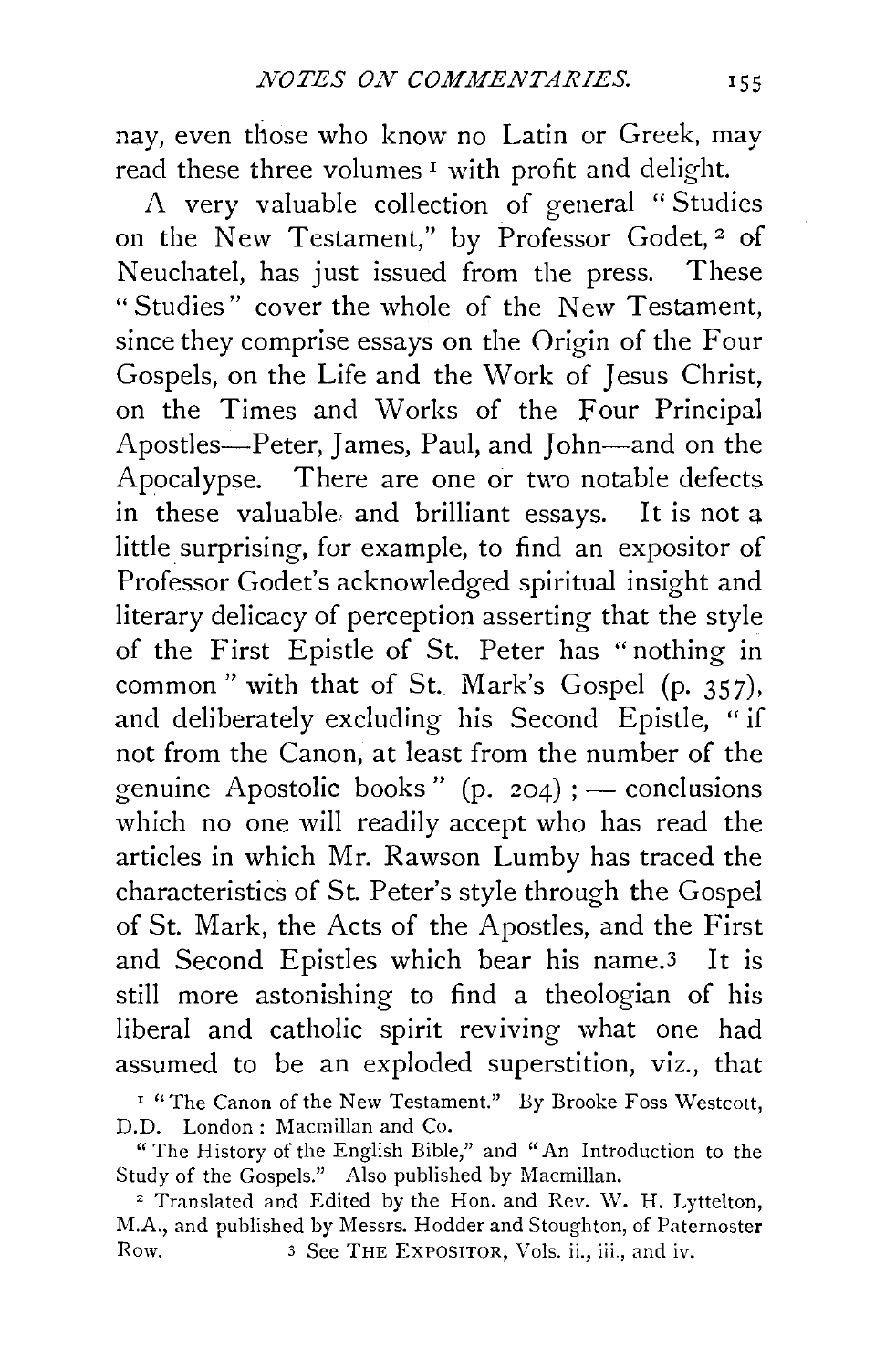God was moved to a settled enmity against men by their sins. an enmity only to be removed by the sacrifice of Christ; adducing in support of a dogma which every passage that implies Christ to be the Father's gift to the world disproves, words so plain as those of St. Paul in Romans v. 10: "For if, *when we were enemies*, we were reconciled unto God by the death of his Son," &c.; and arguing  $(p. 152)$ , "It is impossible to doubt that the word *enemies* means objects of the enmity of God ! " But these surprising slips apart, it would be hard to find a book more striking, interesting, and instructive than this of Professor Godet's; and I would earnestly advise all students of the New Testament to possess themselves of it.

## 5. THE GOSPELS.

It is both strange and suggestive to observe how much more attention was given till of late by our best Biblical scholars to the Epistles than to the Gospels. Only a few years since I had not a single English commentary on the Gospels which I should have cared to commend to my fellow-students, although one should have thought that the words of the Master would have been held far more. precious than those of his disciples. Of late years, however, but only since A.D. 1870, this gap in our English library has been worthily filled, though we still owe our best commentaries on two of the Gospels to a foreign pen ; and there is now *one* exposition of each of the Gospel narratives which every student of them should habitually consult. Dr. James Morison's Commentaries on St. Matthew and St. Mark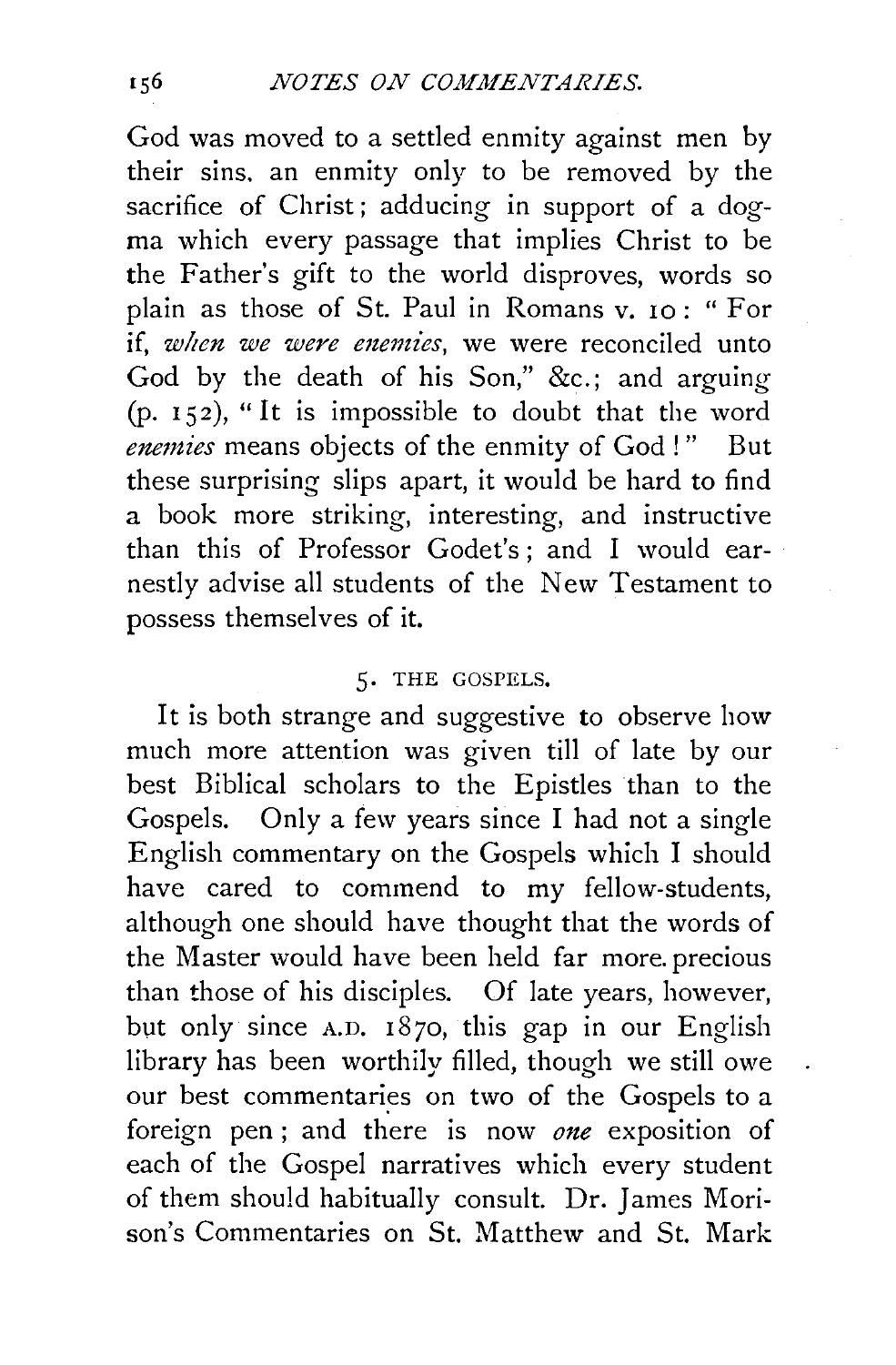are simply invaluable.<sup>1</sup> With immense labour he has gathered together all that previous commentators, ancient and modern, foreign and native, have contributed to the interpretation of these sacred " memoirs," and in so far as it is of value has given it a place in his work. All other notable or important opinions on the meaning of the passage in hand having been given with astonishing accuracy and succinctness, he adds his own ; his own being, for the most part, so reasonable, so simple and unforced, as to command acceptance. His style, moreover, is so racy, so graphic, so idiomatic, that one reads him, not only with no sense of labour, but with constant surprise and delight. Possessed of these commentaries, most ministers require nothing more for the work of expounding the two ·Gospels on which he has written.

Professor Godet's Commentary on St. Luke,<sup>2</sup> if not quite so valuable to an English reader as Dr. Morison's unrivalled and indispensable volumes, is only of lesser value, and is a very sufficient guide to the meaning of the Third Gospel. As, however, this Commentary has already been reviewed in THE EXPOSITOR 3 at some length, I may refer those who would know more of its character and aims to that review of it. The Professor's Commentary on St. John is, I think, even more valuable than that on St. Luke, at least in the original. Some specimens of it were given to our readers in a series of papers on "The Prologue to St. John's Gospel," which ap-

<sup>1</sup> Published by Hamilton, Adams, & Co., London.

2 A translation of this Commentary, by E. W. Shalders, B.A., is published by Messrs. Clark, of Edinburgh. 3 See Vol. ii.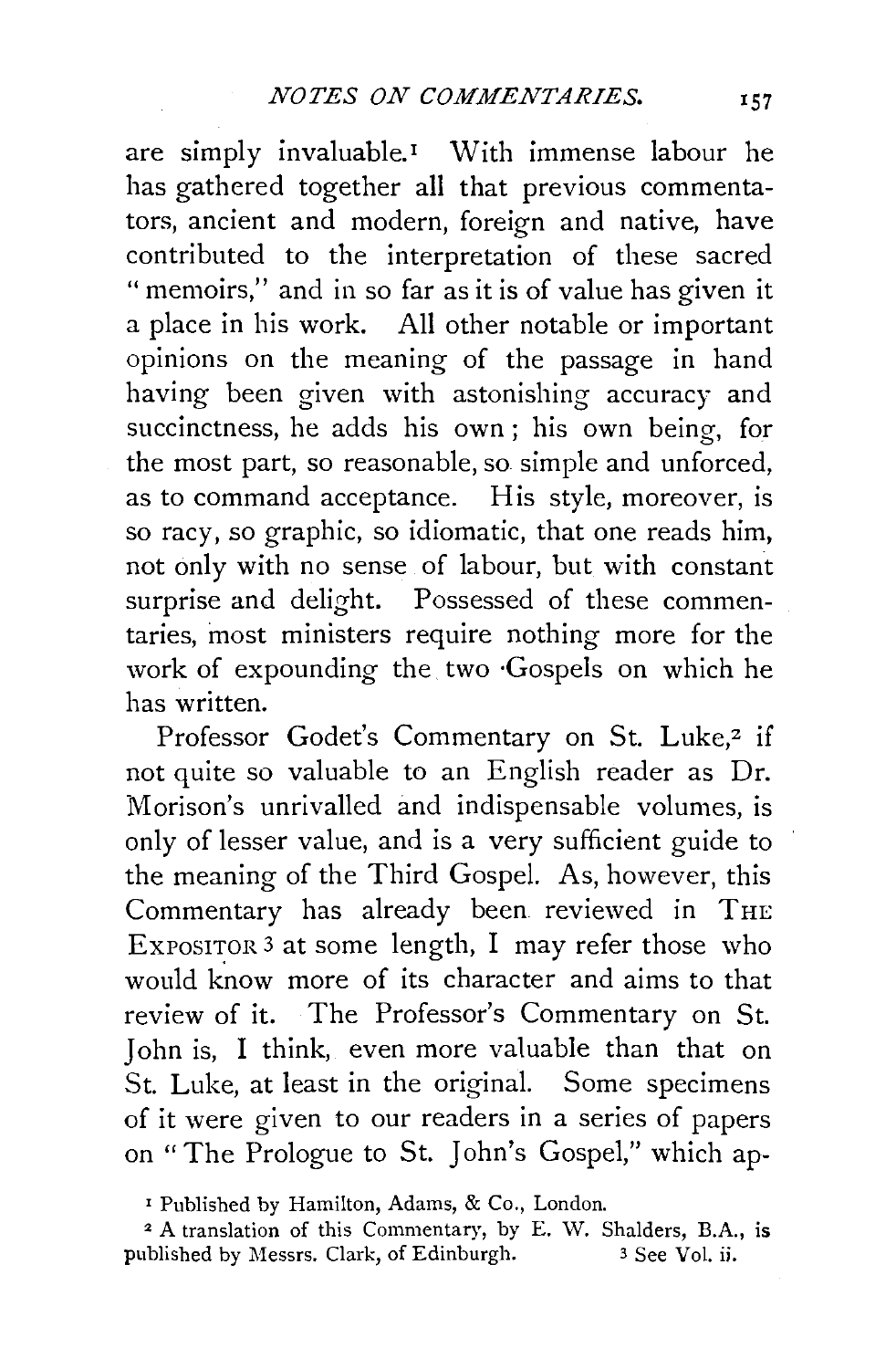peared in the second volume of this Magazine. Messrs. Clark, of Edinburgh, have just published the first volume of a translation of it. This I have not seen as yet, however ; but, judging from their other translations, it is likely to be of much value to those who cannot consult the original work.

I have more than once in these brief Notes spoken with cordial admiration of the thoroughness which marks the labours of many of our Commentators, of the immense pains they have taken to arrive at right conclusions. But, in this respect at least, of all the books on the Gospels with which I am acquainted, Mr. McClellan's 1 bears away the bell. It is a monument of learned industry and devotion. The very title-page reminds one of the "painful" scholars of an earlier age, and every succeeding page bears marks of the most laborious and farreaching research. A certain wilfulness and dogmatism is apparent on the surface of the book ; Mr. McClellan speaks in a tone somewhat too positive, sets himself too obviously against modern thought and science, and seems at times to claim hardly less than omniscience and infallibility. But these are faults which his intelligent readers will readily excuse in consideration of the immense service he does them in placing the results of his wide scholarship and laborious investigations at their command. They even lend a special character, a piquant flavour, to his style, and they have led him to one or two conclusions which need to be very carefully considered, and from which men of less character and originality

<sup>1</sup> "The Four Gospels, with Analytical and Chronological Harmony," by John Brown McC!ellan, M.A. London: Macrnillan & Co.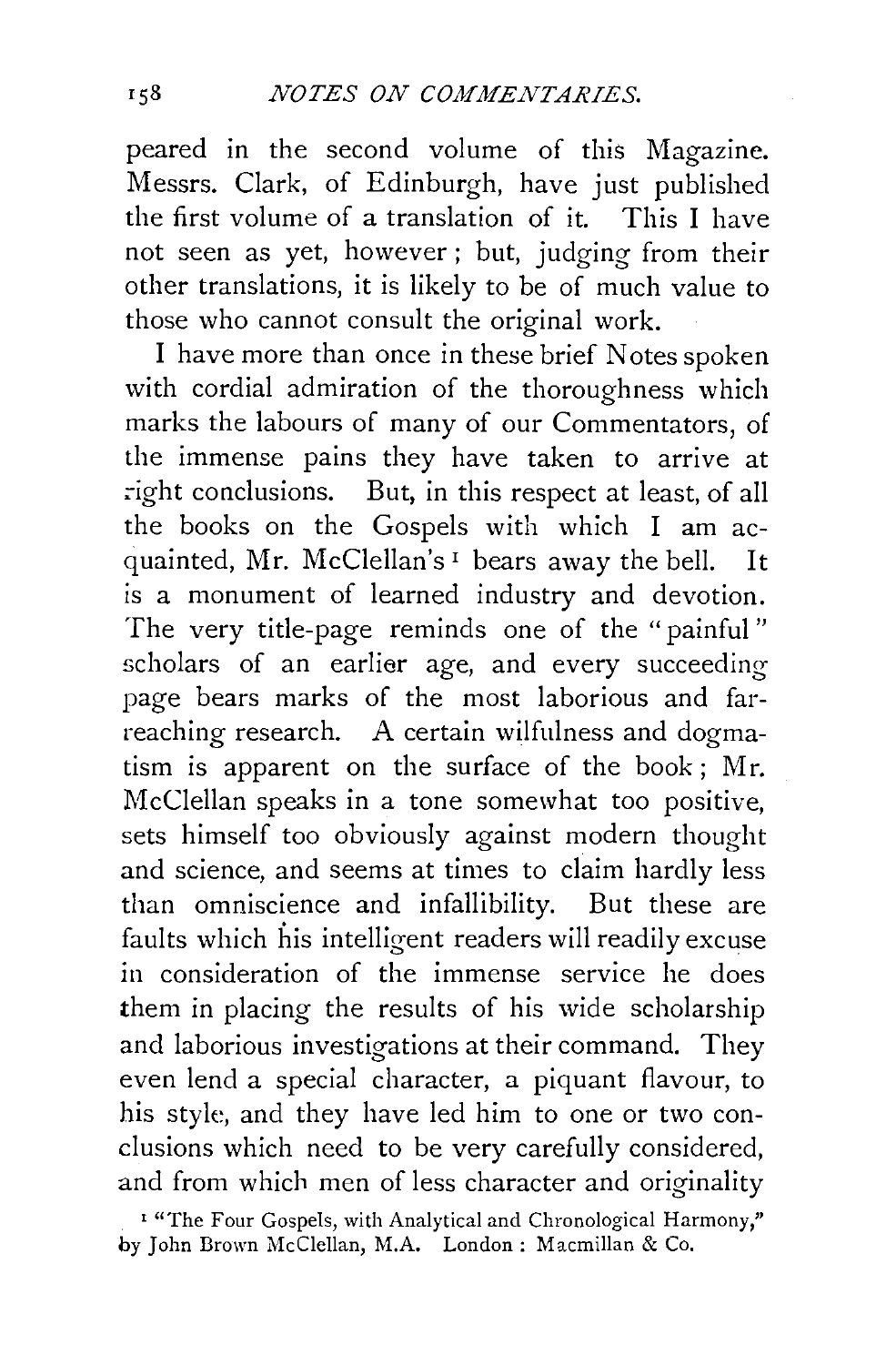would have shrunk. The great task which he has set before him is thus described in the prefnce to this the first of two volumes on the New Testament which he proposes to issue for the benefit of the English reader :-

First, to construct (for the sure and hidden foundation), from all the rich and now sufficiently accumulated stores of original evidence, a pure Original Greek Text of these Scriptures ; that is to say, a Text which shall be the nearest approximation, in the original tongue, to the very words in which they were delivered at the first by the Inspired Writers to the Churches : Second, from this Greek Text, upon the basis of our endeared and venerable Authorized Version (after such an exhaustive investigation of the original language as has now for the first time, we believe, been attempted for the purpose of any Version), to produce a most faithful and exact English translation, which, while never departing to any unnecessary extent from the style and diction now happily familiar to the Church, shall yet satisfy the most rigid demands of sound and accurate scholarship : Third, to exhibit to the eye of the reader, for his ready use and thorough satisfaction, ample authorities for the words and phrases of the Translation, as likewise for the sense and allusions, from all the original authorities, and from such only : Fourth, to examine and refute at length all the principal particular charges of inconsistency and discrepancy alleged by the sceptics against the contents of the Holy Gospels, and more briefly, either explicitly or implicitly, all the minor charges likewise : Fifth, by an original Harmony, on a simple and exhaustive plan, as well analytical as chronological, to exhibit the order in time and logical connection of all the events and discourses related in these Gospels : Sixth, finally to append Notes and Dissertations on the more difficult passages, detailing and discussing the evidence for both Text and Translation, controverting erroneous criticism and doctrine, confirming the genuineness of certain principal disputed Sections, and establishing throughout the real value and proper application of critical materials.

From this sentence, or paragraph, **it** will be seen that Mr. McClellan's aim is lofty enough and comprehensive enough ; and we heartily wish him life and energy to accomplish the great task he has set himself, and to which he has already devoted the labour of " more than fifteen years." Some of the conclusions which he has already reached **will**